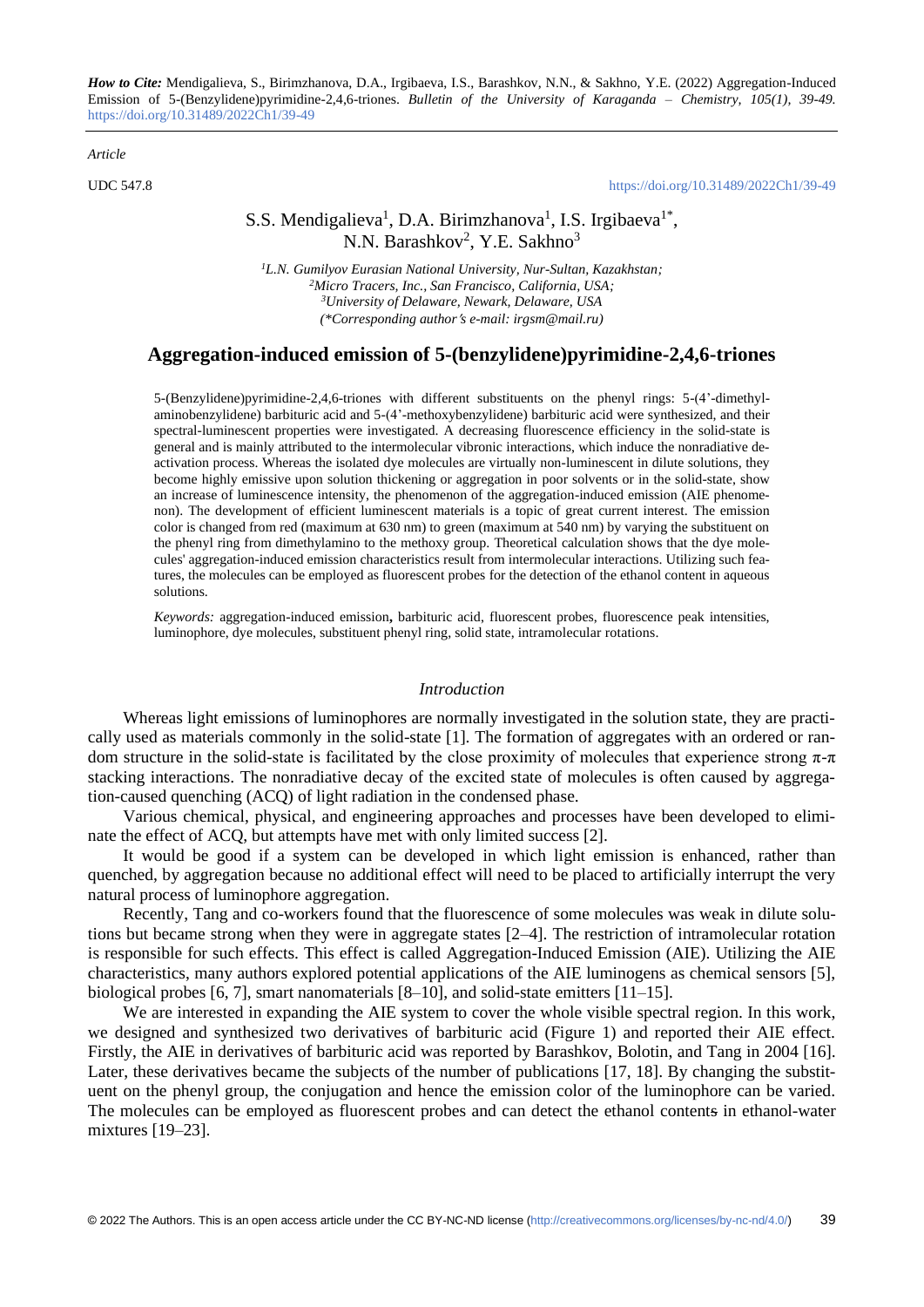

Figure 1. Molecular structures of the pyrimidine-2,4,6-triones derivatives 1 and 2

### *Experimental*

**Materials and Instrumentation.** Tetrahydrofuran (THF; Labscan), methanol (RDH), *N*, *N*-dimethylformamide (DMF, Labscan), and other solvents were used as received without further purification. Barbituric acid (pyrimidine-2,4-6-trione), 4-dimethylaminobenzaldehyde, 4-methoxybenzaldehyde were purchased from Aldrich and used without further treatment.

UV absorption spectra were measured on a Milton Roy Spectronic 3000 Array spectrophotometer. Photoluminescence (PL) spectra were recorded on Perkin Elmer LS 55 Fluorescence spectrometer or Hitachi Fluorescence Spectrophotometer F-2000. Particle size measurements were performed on a Beckman Coulter Delsa 440SX Zeta potential analyzer. Scanning electron microscope (SEM) image was taken on a JEOL JSM-7500F electron microscope.

**Synthesis.** Dye **1** and **2**, namely 5-[(4-dimethylamino)benzylidene]pyrimidine-2,4,6-trione and 5-[(4 methoxy)benzylidene]pyrimidine-2,4,6-trione, were prepared by coupling reaction of barbituric acid with 4-dimethylaminobenzaldehyde and 4-methoxybenzaldehyde in an ethanol solution of sodium hydroxide (Scheme 1). A typical procedure for the synthesis of **1** is given below.

8.96 g (0.07 mol) barbituric acid, 120 mL ethanol, 11.92 g (0.08 mol) 4-dimethylaminobenzaldehyde and 1.2 mL 10 % aqueous solution of sodium hydroxide were added into a 250 mL round-bottom flask. After stirring for 4 h at  $80-85$  °C, the solution was filtered. The residue was washed with hot water and then ethanol, and dried in vacuum. Dye 1 was obtained as red powder with a yield of 88 %. <sup>1</sup>H NMR (400 MHz, DMSO-*d*6), *δ* (ppm): 3.12 (s, 6H), 6.80 (d, 2H), 8.15 (s, 1H), 8.42 (d, 2H), 10.92 (s, 1H), 11.03 (s, 1H). <sup>13</sup>C NMR (100 MHz, DMSO-*d*6), *δ* (ppm): 39.71, 109.53, 111.20, 119.98, 139.05, 150.31, 154.18, 155.48, 162.70, 164.70. Dye **2** was prepared similarly from 8.96 g (0.07 mol) of barbituric acid and 10.88 g  $(0.08 \text{ mol})$  of 4-methoxybenzaldehyde and isolated as yellow-green powder with a yield of 86 %. <sup>1</sup>H NMR (400 MHz, DMSO-*d*6), *δ* (ppm): 3.86 (s, 3H), 7.15 (d, 2H), 8.43 (d, 2H), 8.24 (s, 1H), 11.04 (s, 1H), 11.17 (s, 1H). <sup>13</sup>C NMR (100 MHz, DMSO-*d*6), *δ* (ppm): 55.70, 113.95, 115.54, 125.16, 137.48, 150.20, 154.98, 162.17, 163.46, 163.92.

#### *Results and Discussion*

**Synthesis and Absorption.** To enrich the family of AIE-active molecules, we obtained two pyrimidine-2,4,6-triones (**1** and **2**) with different substituents on the phenyl rings according to Figure 1. While the dyecontaining dimethylamino group appears red, that with methoxy substituent is greenish-yellow.



Figure 1. Synthesis of dye **1** and **2**

Figure 2 shows the absorption spectra of **1** and **2** in different solvents. In chloroform, **1** absorbs at 468 nm. The spectrum shifts to shorter wavelengths when the solvent is changed to ethyl acetate and THF. In methanol, the absorption maximum (*λ*ab) is located at a wavelength similar to that in chloroform. To correlate the position of the  $\lambda_{ab}$  with the solvent, we performed additional measurements and checked the orientation polarizabilities (Δ*f*) of the solvents. The results are summarized in Table 1. In solvents with "lower" and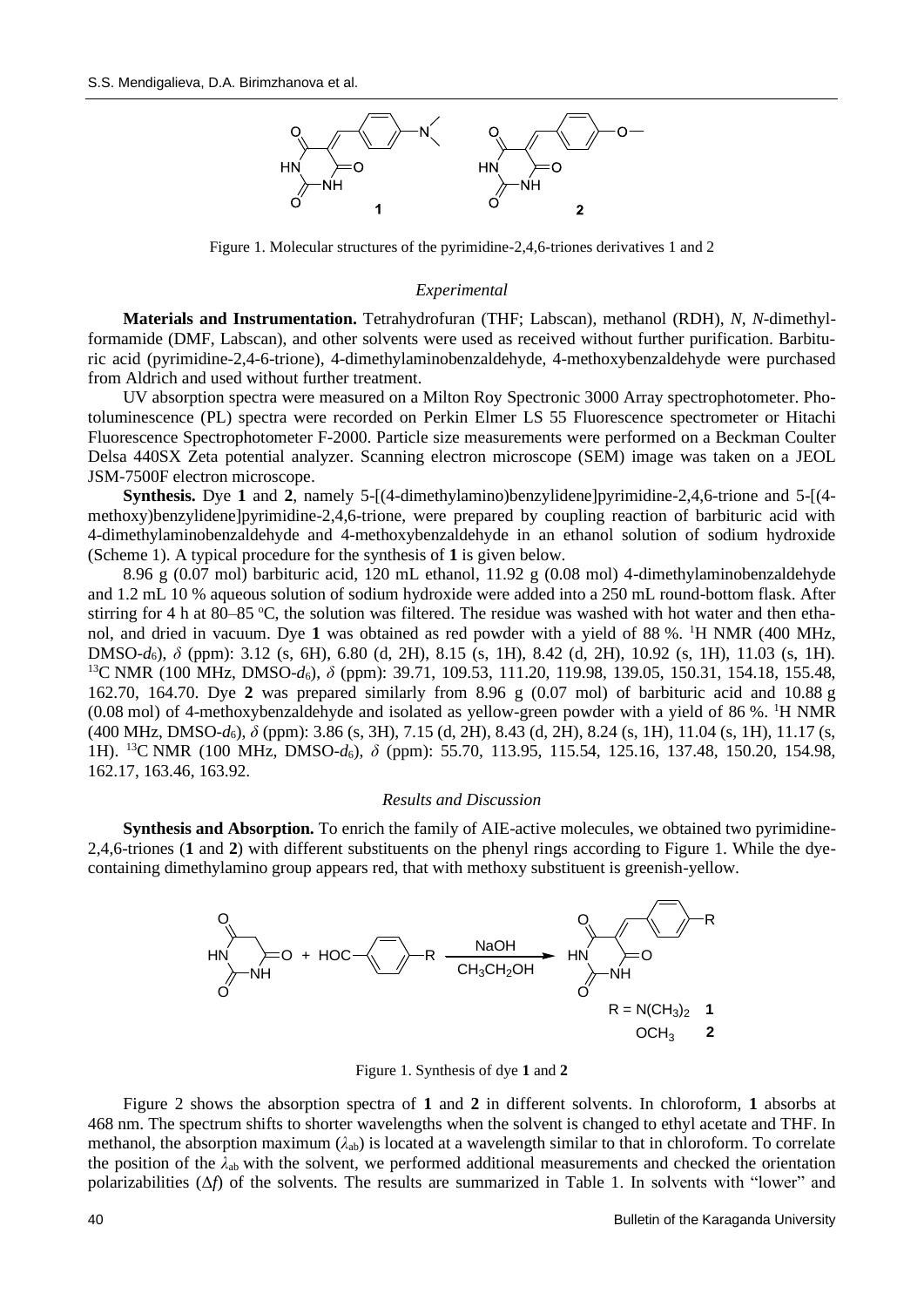"higher" polarities, such as chloroform and methanol, **1** shows redder absorption. Since **1** has a high dipole moment, it can be better solvated in highly polar solvents. The good solvation of the molecule enables better planarity and hence shifts the  $\lambda_{ab}$  to the longer wavelengths. On the contrary, the solvating ability of chloroform is comparatively less, but it disturbs little the hydrogen bonding between molecules of **1**. Thus, the *λ*ab is found in the redder region. A similar change in the absorption behavior with the solvent polarity is also observed in **2**. The  $\lambda_{ab}$  is located at much shorter wavelengths because the electron-donating ability of the methoxy group of **2** is weaker than the dimethylamino moiety in **1**, which has thus lowered its conjugation.



Figure 2. UV spectra of (A)  $1$  and (B)  $2$  in different solvents. Concentration: 25  $\mu$ M.

Table 1

**Absorption of 1 and 2 in Nonhalogenated and Chlorinated Solvents with Different Polarities***<sup>a</sup>*

| Solvent                                                                    | $\Delta f$ | $\lambda_{ab}$ (nm) |     |
|----------------------------------------------------------------------------|------------|---------------------|-----|
|                                                                            |            |                     | 2   |
| Ethyl acetate                                                              | 0.199      | 450                 | 367 |
| <b>THF</b>                                                                 | 0.210      | 452                 | 368 |
| <b>DMF</b>                                                                 | 0.275      | 460                 | 370 |
| Acetonitrile                                                               | 0.305      | 461                 | 372 |
| Methanol                                                                   | 0.308      | 465                 | 375 |
| Chloroform                                                                 | 0.148      | 468                 | 388 |
| <i>Note:</i> $\alpha$ In solutions with a dye concentration of 25 $\mu$ M. |            |                     |     |
|                                                                            |            |                     |     |

Abbreviation:  $\lambda_{ab}$  = absorption maximum,  $\Delta f$  = orientation polarizability =  $[(\varepsilon - 1)/(2\varepsilon + 1)]/[(\eta^2 - 1)]$  $(2\eta^2 + 1)$ ] ( $\varepsilon$  and  $\eta$  are the dielectric constant and refractive index of the solvent) [16, 17].

**Light Emission.** We then investigated the photoluminescence (PL) of **1** in different organic solvents. In chloroform, **1** exhibits a weak emission at 535 and 630 nm, which can hardly be observed (Figure 3). In more polar solvents, such as THF and methanol, the PL spectrum varies little but displays only broadband at 507 and 539 nm, respectively. The small influence of solvent polarity on the luminescence of **1** suggests that its dipole is too small and leads to a normal  $\pi$ - $\pi$ <sup>\*</sup> instead of an intramolecular charge transfer singlet-excited state observed in highly polarized molecules.

The peak at 630 nm in chloroform is due to the aggregate emission of **1** because it is intensified when the solution is concentrated (Figure 2B). The absence of such emission in THF and methanol suggests that **1** is still molecularly dissolved in the solutions. A much higher dye concentration is required for aggregate formation in these solvents.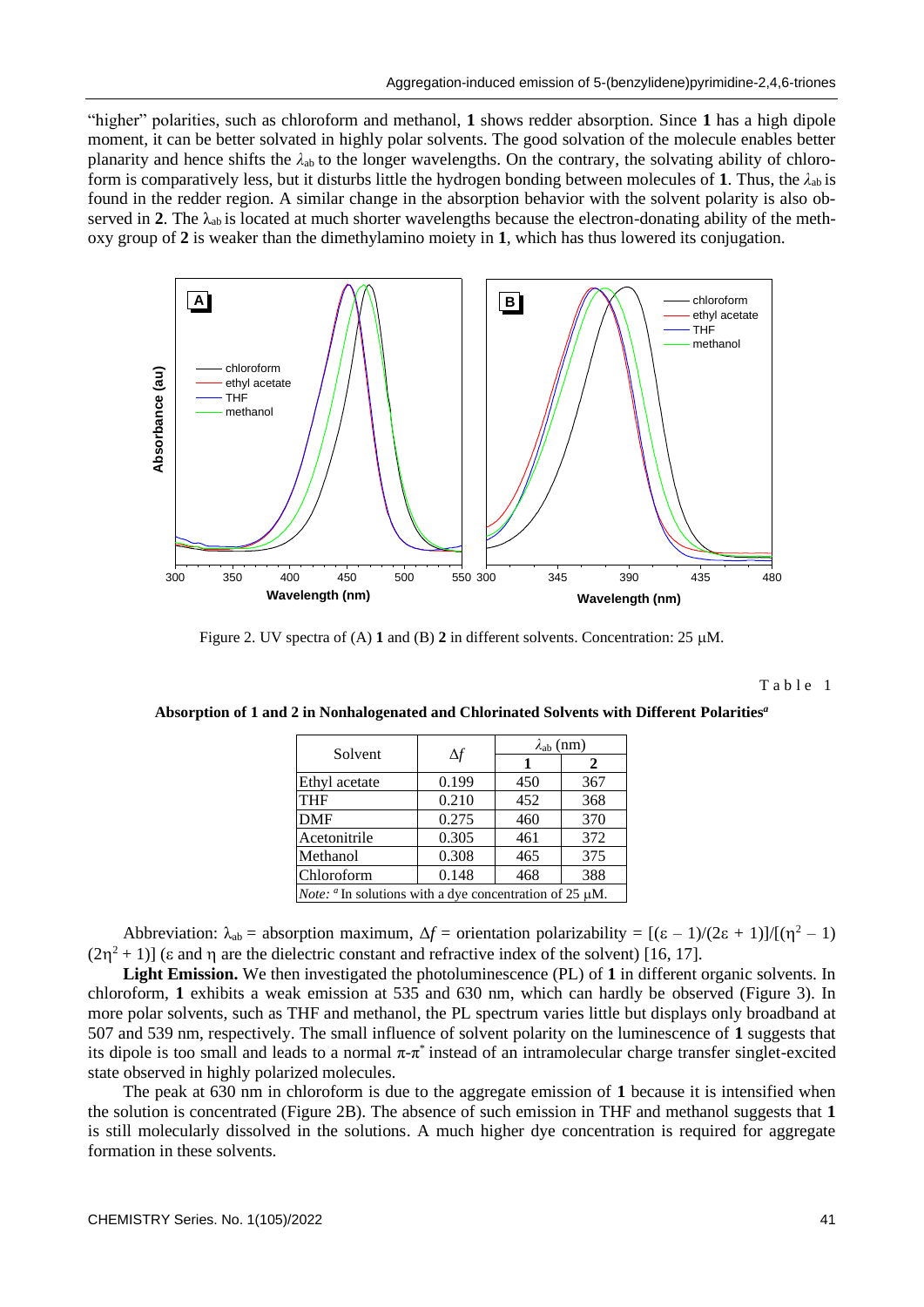

Figure 3. Photoluminescence spectra of **1** in different solvents. Concentration  $(\mu M)$ : (A) 5 and (B) 10. Excitation wavelength: 350 nm

To have a more detailed investigation, we prepared solutions of **1** in THF with different concentrations and measured the PL change (Figure 4). When the solution concentration becomes higher, the broad peak centered at ~500 nm is intensified and progressively shifts to the longer wavelengths. At a concentration of 250 μM, the PL is located at 628 nm, which is 100 nm red-shift from that at 100 μM. The peak intensity is 10-fold higher, revealing that the emission of **1** is enhanced instead of quenched by aggregate formation. In other words, **1** displays a phenomenon of aggregation-induced emission (AIE). Dye **2** is also AIE-active. In chloroform, it emits at 552 nm, which intensifies when the solution concentration is increased (Figure 5).



Figure 4. Photoluminescence spectra of THF solutions of **1** with different concentrations. Excitation wavelength: 350 nm

All the above data indicate that **1** and **2** emit weakly in the dilute solutions but become strong emitters upon aggregation in concentrated solutions [24, 25]. If so, they should also emit intensely in the solid state, since the molecules are in close vicinity in the condensed phase. As expected, powders **1** and **2** give strong red and green lights upon photoexcitation, whose emission maxima are located at the same wavelengths as in concentrated solutions (Figure 6).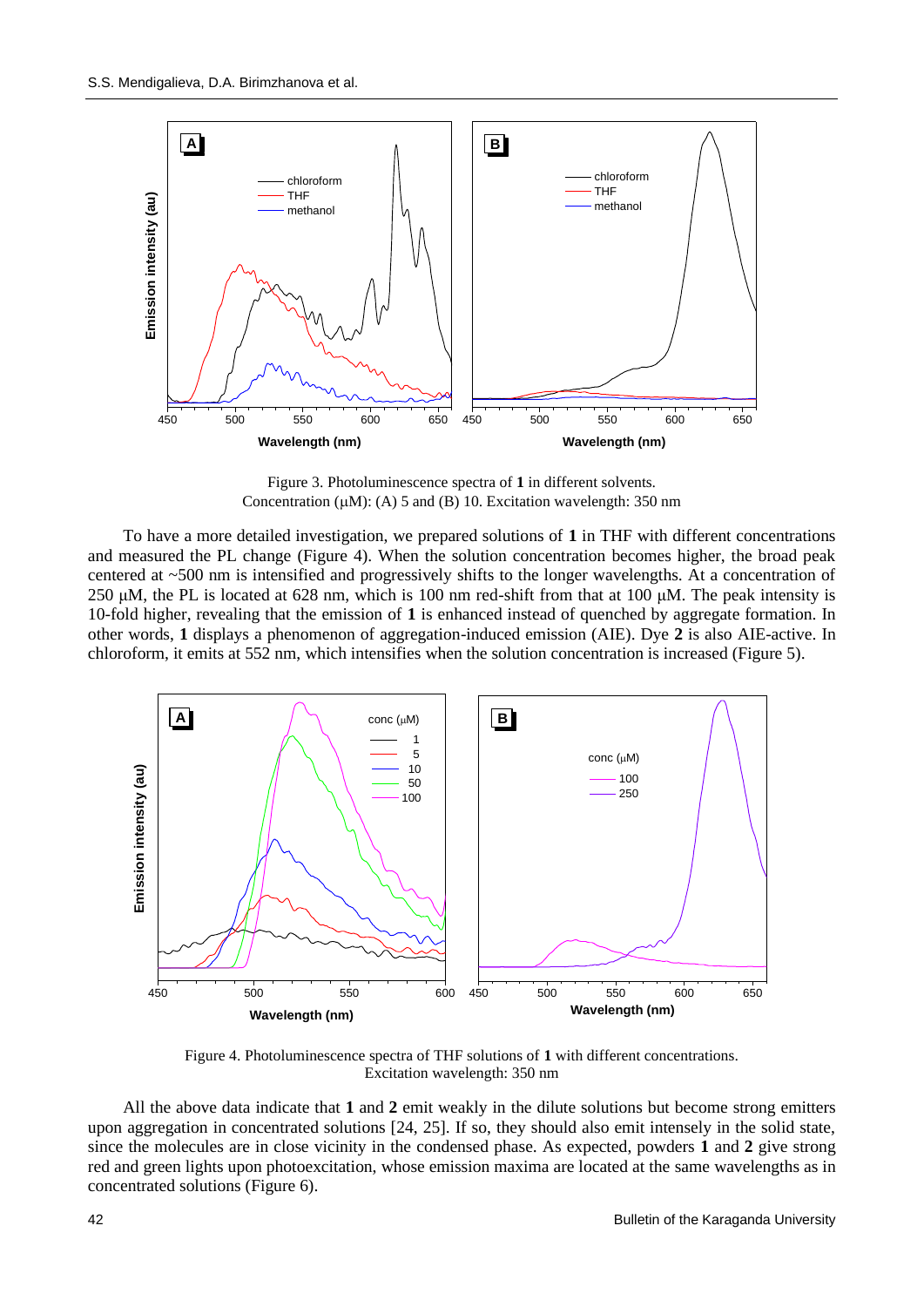

Figure 5. Photoluminescence spectra of chloroform solutions of 2 with different concentrations. Excitation wavelength: 330 nm

Figure 6. Emission spectra of solid powders of 1 and 2. Excitation wavelength (nm): 452 (1), 368 (2)

Figure 7 shows the visual observations of THF solutions and solid powders of **1** and **2** under UV irradiation. Whereas the THF solutions of **1** and **2** are transparent, strong red and green emissions are observed in their solid powders.



Figure 7. Photographs of (*A* and *C*) dilute THF solutions and (*B* and *D*) solid powders of **1** (left) and **2** (right) taken under UV light

To determine **1** and **2** are AIE-active, we added water into their THF solutions and studied their PL. Since water does not dissolve 1 and 2, the dye molecules should be aggregated in THF/water mixtures with high water fractions. Figure 8A depicts the PL spectra of **1**in THF/water mixtures with different water contents. The emission of the solution is enhanced in water and reaches its maximum intensity at 60 % water content (Figure 8B). However, a further increase in the amount of water led to a decrease in the PL intensity, probably due to the change in the packing order of the aggregates from a crystalline to an amorphous state. In the mixture with "lower" water content, the molecules of **1** can slowly assemble in an ordered manner to form more emissive crystalline clusters. In contrast, the dye molecules can abruptly agglomerate in the mixture with a very high water fraction to form less emissive amorphous powders.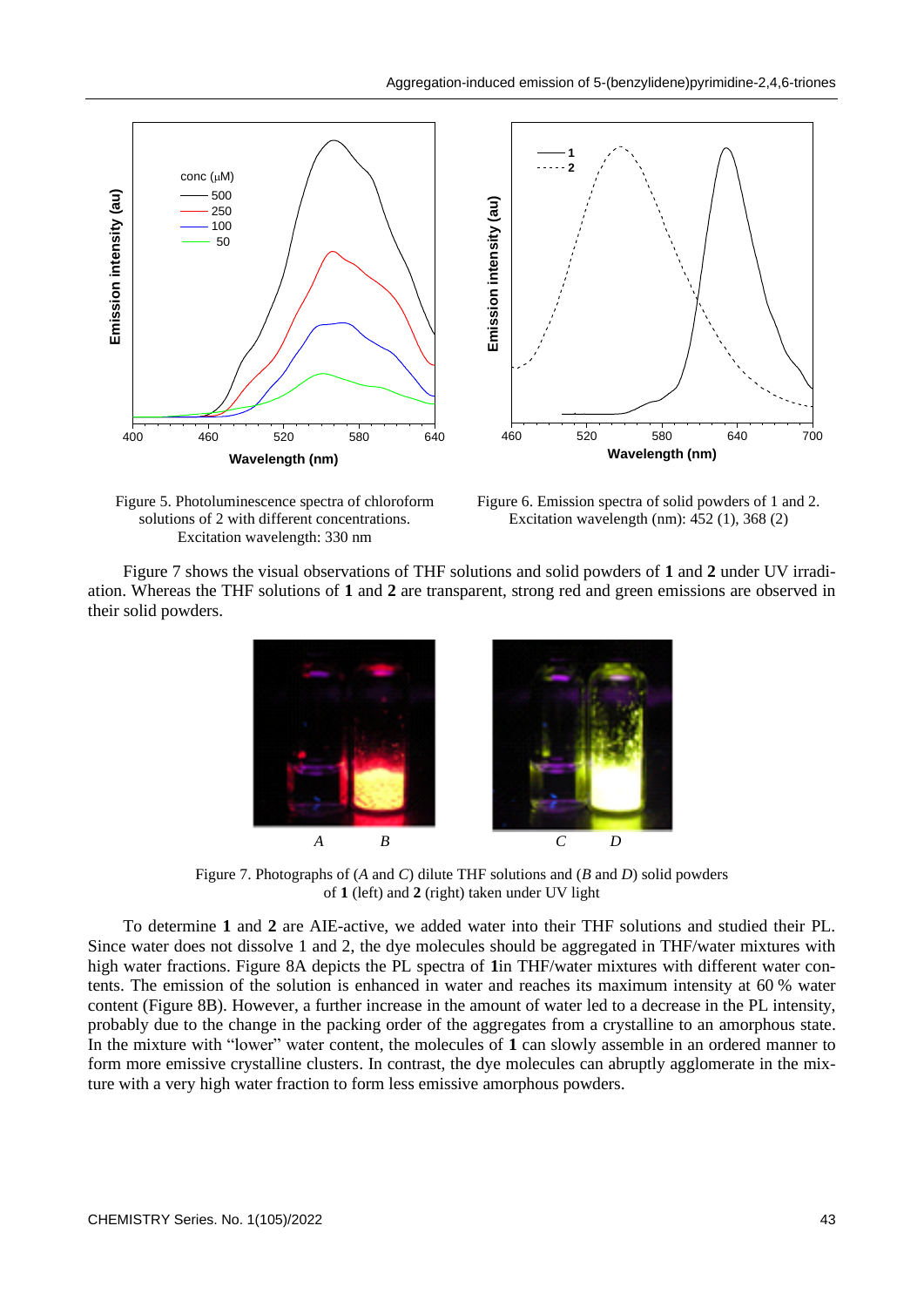

Figure 8. (A) Photoluminescence spectra of **1** in THF/water mixtures with different water contents. (B) Plot of fluorescence peak intensities versus water contents in THF/water mixtures. Concentration:  $2.5 \times 10^{-3}$  M; excitation wavelength: 350 nm

The PL of 2 in THF also becomes stronger when water is added. The peak intensity remains almost unchanged in the presence of up to 70 % water in the solvent mixture, but after that, it starts to increase rapidly (Figure 9). At 90 % water content, the intensity is more than 800 times higher than that of a pure THF solution. Similar to **1**, the emission becomes weaker as more water is added.



Figure 9. (A) PL spectra of **2** in THF/water mixtures with different water fractions. (B) Plot of fluorescence peak intensities versus water contents in THF/water mixtures. Concentration:  $5\times10^{-3}$  M; excitation wavelength: 368 nm

As shown in Figures 8, 9, the emission intensity of solutions 1 and 2 rises with an increase in the concentration of the non-solvent, while the wavelength of the maximum of the luminescence remains unchanged. This is the main difference between the AEE effect and the solvatochromism effect, in which the luminescence wavelength changes with an increase in the concentration of the non-solvent [26, 27].

It should be noted that even at water content as high as 90 %, the THF/water mixtures **1** and **2** remain visually transparent and macroscopically homogeneous. This suggests that the aggregates of molecules should be nanosized. Indeed, we measured the aggregate sizes and found that the particles of **1** and **2** in THF/water mixtures with 90 % water are in the range of 140–200 nm (Figure 10).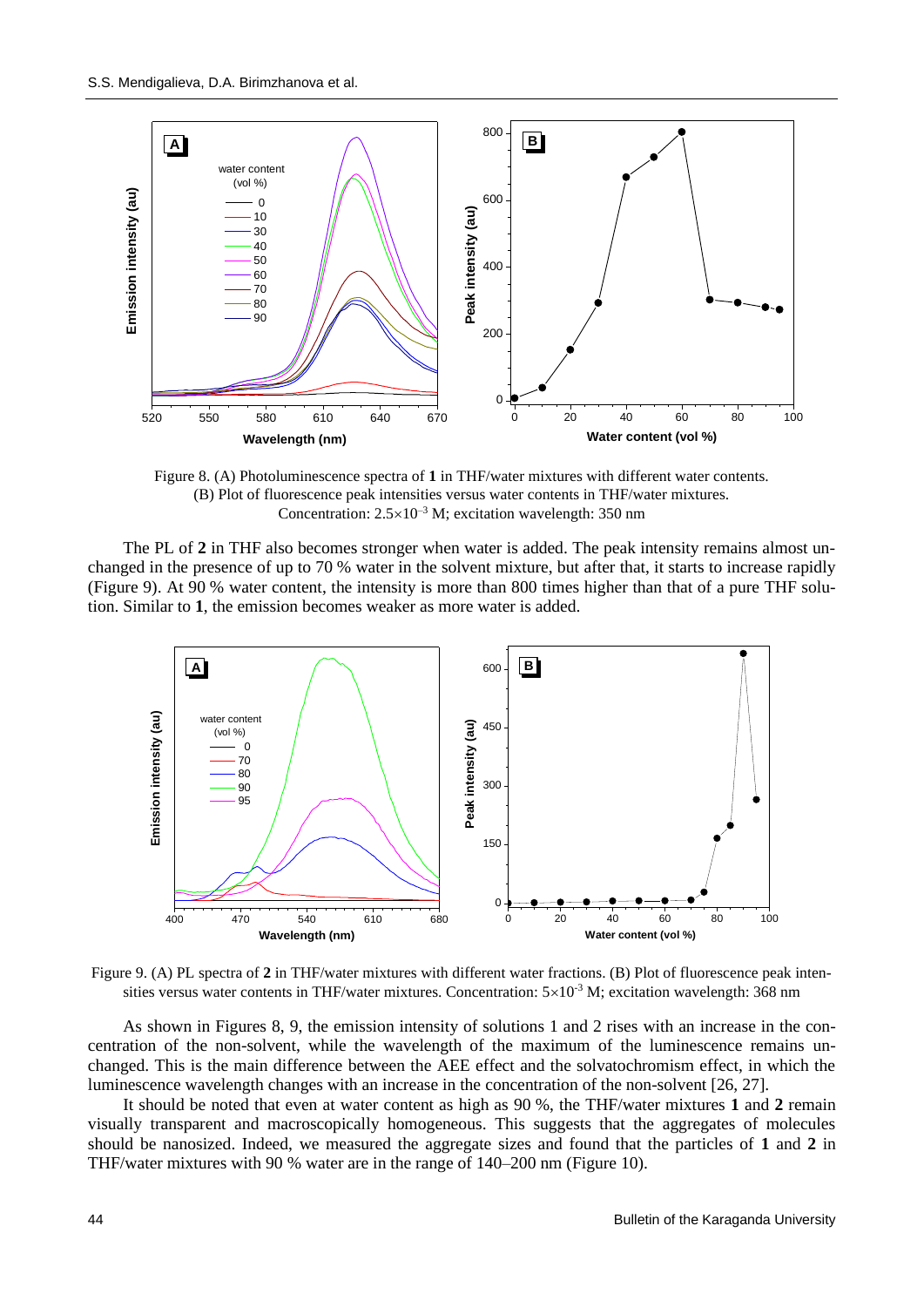

Figure 10. Particle distributions of (A) **1** and (B) **2** in THF/water mixtures with 90 % water. Concentration: 10-3 M

**Mechanism.** For some molecules, such as siloles, the AIE feature is believed to be the result of intramolecular rotation restriction, which shuts down nonradiative relaxation processes and thus boosts their PL emissions. To evaluate this possibility, we doped **1** and **2** into poly(methyl methacrylate) films (1 %), which function as a kind of solid solvent to separate the dye molecules and impede molecular motions at the same time. PL signals cannot be captured from the doped films. Thus, in contrast to their silole congeners, the AIE feature of **1** and **2** should result from intermolecular interactions rather than the restriction of intramolecular rotations.

We carried out quantum chemical calculations using the ZINDO method to further study the structures and optical properties of the dye molecules. Figure 11 shows a sandwich model of an aggregate of **1** formed by intermolecular hydrogen bonds and donor-acceptor interactions. The preferred distance between molecules of **1** in the same plane is 2.6 Å, indicating the existence of strong edge-to-edge interaction or *J*aggregation. The HOMO is mainly located on the dimethylamino group, while the LUMO is situated on the pyrimidine-2,4,6-trione ring. The absorption band undergoes a bathochromic shift when more molecules are clustered together. For instance, the aggregate formed by 10 molecules of **1** absorbs at 442 nm, close to its experimental value.



Figure 11. Aggregate formation of molecules **1** via intermolecular hydrogen bonds and D-A interactions in different planes (A, B, and C)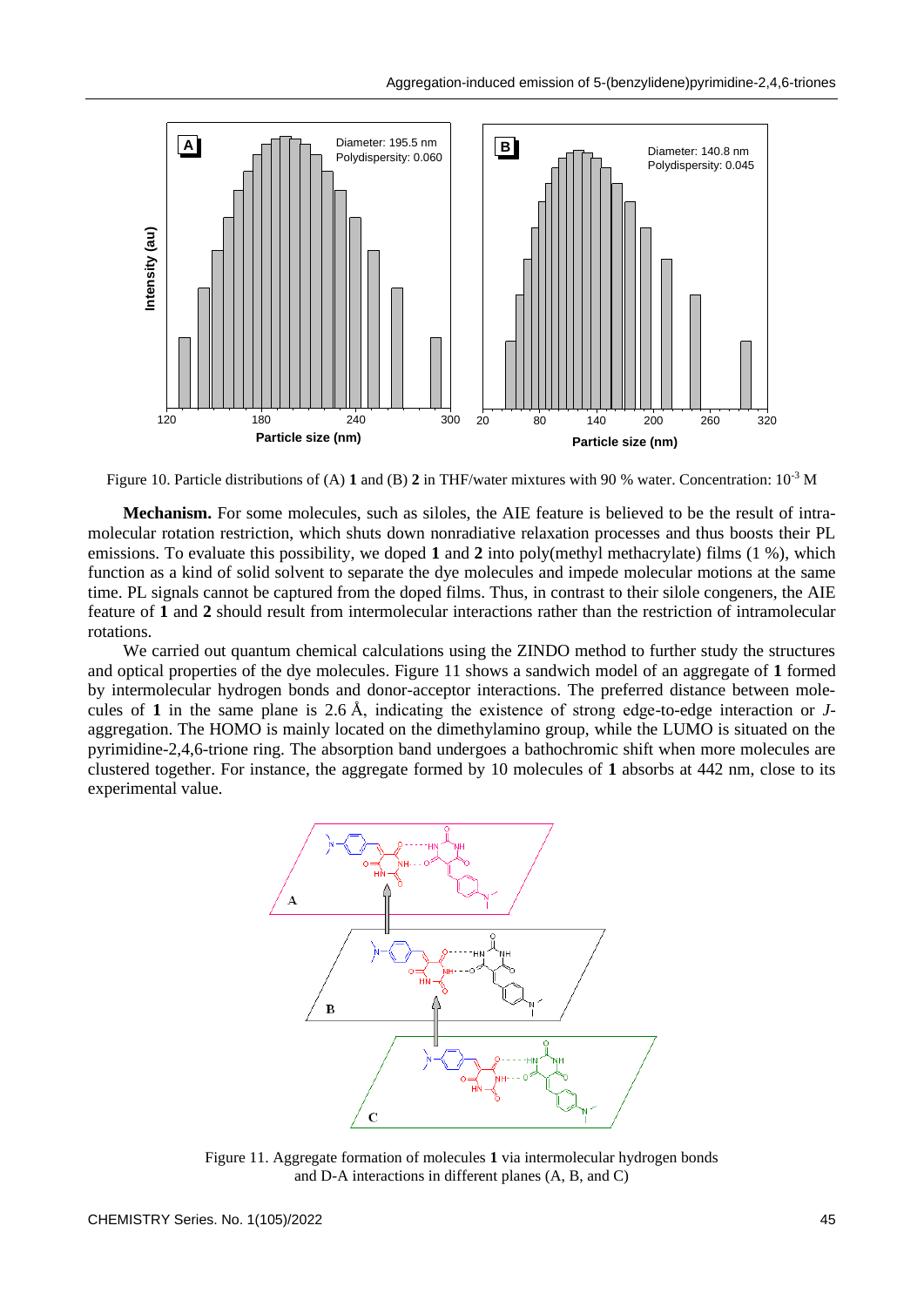**Fluorescence probe.** The AIE characteristic has encouraged us to use it as a fluorescent probe to detect the ethanol content in water solution [16]. Since **1** is slightly soluble in ethanol, we prepared a solution of **1** in *N*-methylpyrrolidone and investigated the PL change by adding ethanol/water mixtures with varying ethanol content. The emission intensity increases when the mixture's ethanol fraction is changed from 67 to 40 % (Figure 12). This is understandable since the solvation of the solution becomes poorer progressively, which encourages the aggregation of the molecules of **1**. Through such measurements, a linear dependence of the fluorescence intensity on the ethanol content was established (Figure 12B).



Figure 12. (A) Change in photoluminescence of **1** in *N*-methylpyrrolidone solution upon addition of ethanol/water mixtures with different ethanol contents. Concentration of **1**: 0.13 %; excitation wavelength: 405 nm. The ratio between *N*-methylpyrrolidone and ethanol/water mixture was kept at 3:1 by weight in all measurements.

(B) Dependence of fluorescence intensity at 644 nm on the ethanol contents for ethanol/water mixtures

### *Conclusions*

In this work, 5-(benzylidene)pyrimidine-2,4,6-triones with different substituents on the phenyl rings were synthesized, and their optical properties were investigated. Whereas the isolated molecules of **1** and **2** are virtually non-luminescent in dilute solutions, they become highly emissive upon solution thickening or aggregation in poor solvents or the solid-state, demonstrating the AIE phenomenon. The color of the AIE of the dye molecules can be varied by changing the substituent on the phenyl ring. While **1** with a dimethylamino group exhibits red emission, the molecule substituted with methoxy functionality (i.e., **2**) emits green light upon photoexcitation. Analysis by theoretical calculation reveals the strong dependence of the emission of **1** and **2** on their molecular packing. The dye molecules can act as a fluorescent probe and determine the ethanol content in an aqueous solution.

#### *Acknowledgments*

The author are grateful to Professor Ben Zhong Tang and his colleagues from the Department of Chemistry, Hong Kong University of Science & Technology for their help in performing this study.

#### References

1 Birks, J.B. (1970). *Photophysics of Aromatic Molecules*. Wiley-VCH Verlag GmbH & Co. KGaA, Vol. 74, 704 pp. <https://doi.org/10.1002/bbpc.19700741223>

2 Luo, J., Xie, Z., Lam, J.W.Y., Cheng, L., Chen, H., Qiu, C., Kwok, H.S., Zhan, X., Liu, Y., Zhu, D., & Tang, B.Z. (2001). Aggregation-induced emission of 1-methyl-1,2,3,4,5-pentaphenylsilole. *Chem. Commun.* 2001, 18, 1740–1741. <https://doi.org/10.1039/B105159H>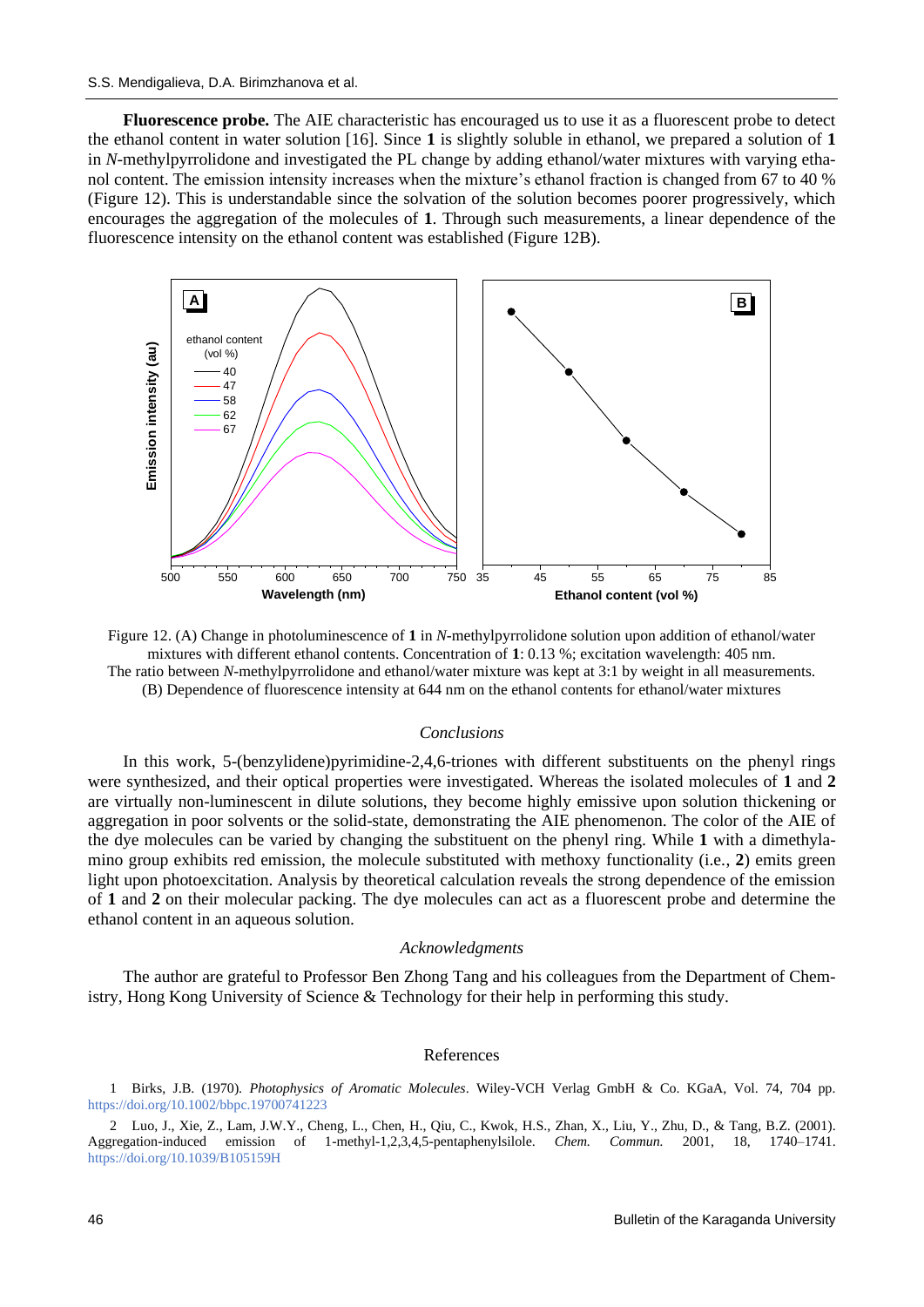3 Hong, Y., Lam, J.W.Y., & Tang, B.Z. (2011). Aggregation-induced emission. *Chem. Soc. Rev.*, *40* (11), 5361–5388. <https://doi.org/10.1039/C1CS15113D>

4 Liu, Y., Tang, Y., Barashkov, N.N., Irgibaeva, I.S., Lam, J.W.Y., Hu, R., Birimzhanova, D., Yu, Y., & Tang, B.Z. (2010). Fluorescent chemosensor for detection and quantitation of carbon dioxide gas. *J. Am. Chem. Soc.*, *132*, 13951–13953. <https://doi.org/10.1021/ja103947j>

5 Shi, W., Zhao, S., Su, Y., Hui, Y., & Xie, Z. (2016). Barbituric acid-triphenylamine adduct as an AIEE-type molecule and optical probe for mercury (II). *New J. Chem.*, *40* (9), 7814–7820[. https://doi.org/10.1039/C6NJ00894A](https://doi.org/10.1039/C6NJ00894A)

6 Korneev, O.V., Sakhno, T.V., & Korotkova, I.V. (2019). Nanoparticles-based photosensitizers with effect of aggregationinduced emission. *Biopolymers and Cell. Vol. 35. N 4. 249–267 doi[: http://dx.doi.org/10.7124/bc.000A08](http://dx.doi.org/10.7124/bc.000A08)* 

7 Zhang, H., Guo, L., Xie, Z., Xin, X., Sun, D., & Yuan, S. (2016). Tunable aggregation-induced emission of polyoxometalates via amino acid-directed self-assembly and their application in detecting dopamine. *Langmuir*, *32* (51), 13736–13745. <https://doi.org/10.1021/acs.langmuir.6b03709>

8 Liang, G.D., Weng, L.-T., Lam, J.W.Y., Qin, W., & Tang, B.Z. (2014). Crystallization-induced hybrid nano-sheets of fluorescent polymers with aggregation-induced emission characteristics for sensitive explosive detection. *ACS Macro Lett.*, *3* (1), 21– 25[. https://doi.org/10.1021/mz4005887](https://doi.org/10.1021/mz4005887)

9 Wang, X., Song, P., Peng, L., Tong, A., & Xiang, Y. (2016). Aggregation-induced emission luminogen-embedded silica nanoparticles containing DNA aptamers for targeted cell imaging. *ACS Appl. Mater. Interfaces*, *8* (1), 609–616. <https://doi.org/10.1021/acsami.5b09644>

10 Goswami, N., Yao, Q., Luo, Z., Li, J., Chen, T., & Xie, J. (2016). Luminescent metal nanoclusters with aggregation-induced emission. *J. Phys. Chem. Lett.*, *7* (6), 962–975[. https://doi.org/10.1021/acs.jpclett.5b02765](https://doi.org/10.1021/acs.jpclett.5b02765)

11 Mei, Ju., Leung, Nelson Lik Ching., Kwok, Tsz Kin., Lam, Wing Yip., & Tang, Benzhong (2015). Aggregation-Induced Emission: Together We Shine, United We Soar! *Chemical Reviews, 115*, (21), 11718–11940. <https://doi.org/10.1021/acs.chemrev.5b00263>

12 Yuan, W.Z., Yu, Z.-Q., Tang, Y., Lam, J.W.Y., Xie, N., Lu, P., Chen, E.-Q., & Tang, B.Z. (2011). High solid-state efficiency fluorescent main chain liquid crystalline polytriazoles with aggregation-induced emission characteristics. *Macromolecules*, *44* (24), 9618–9628[. https://doi.org/10.1021/ma2021979](https://doi.org/10.1021/ma2021979)

13 Marafie, J.A., Bradley, D.D.C., & Williams, C.K. (2017). Thermally stable zinc disalphen macrocycles showing solid-state and aggregation-induced enhanced emission. (2017). *Inorg. Chem., 56* (10), 5688–5695. <https://doi.org/10.1021/acs.inorgchem.7b00300>

14 An, P., Shi, Z.-F., Dou, W., Cao, X.-P., & Zhang, H.-L. (2010). Synthesis of 1,4-bis[2,2-bis(4-alkoxyphenyl)vinyl]benzenes and side chain modulation of their solid-state emission. *Org. Lett.*, *12* (19), 4364–4367[. https://doi.org/10.1021/ol101847w](https://doi.org/10.1021/ol101847w)

15 Zhang, P., Liu, W., Niu, G., Xiao, H., Wang, M., Ge, J., Wu, J., Zhang, H., Li, Y., & Wang, P. (2017). Coumarin-based boron complexes with aggregation-induced emission. *J. Org. Chem.*, *82* (7), 3456–3462.<https://doi.org/10.1021/acs.joc.6b02852>

16 Barashkov, N., Bolotin, B., Tang, B., Peng, H., & Chen, J. (2004). *U.S. Patent No. 20040157334 (A1).*

17 Wang, E., Lam, J.W.Y., Hu, R., Zhang, C., Zhao, Y.S., & Tang, B.Z. (2014). Twisted intramolecular charge transfer, aggregation-induced emission, supramolecular self-assembly and the optical waveguide of barbituric acid-functionalized tetraphenylethene. *J. Mater. Chem. C*, *2* (10), 1801–1807[. https://doi.org/10.1039/C3TC32161D](https://doi.org/10.1039/C3TC32161D)

18 Zhu, Z., Qian, J., Zhao, X., Qin, W., Hu, R., Zhang, H., Li, D., Xu, Z., Tang, B.Z., & He, S. (2016). Stable and size-tunable aggregation-induced emission nanoparticles encapsulated with nanographene oxide and applications in three-photon fluorescence bioimaging. *ACS Nano*, *10* (1), 588–597[. https://doi.org/10.1021/acsnano.5b05606](https://doi.org/10.1021/acsnano.5b05606)

19 Loboda, O., Minaev, B., Vahtras, O., Schimmelpfennig, B., Ågren, H., & Ruud, K.. (2003). Ab initio calculations of zerofield splitting parameters in linear polyacenes. *Chemical physics*. 286 (1), 127–137. DOI: [10.1016/S0301-0104\(02\)00914-X](http://dx.doi.org/10.1016/S0301-0104(02)00914-X)

20 Dong, Y., Lam, J.W.Y., Qin, A., Sun, J., Liu, J., Li, Z., Sun, J., Sung, H.H.Y., Williams, I.D., Kwok, H.S., & Tang, B.Z. (2007). Aggregation-induced and crystallization-enhanced emissions of 1,2-diphenyl-3,4-bis(diphenylmethylene)-1-cyclobutene. *Chem. Commun.*, 31, 3255–3257.<https://doi.org/10.1039/B704794K>

21 Qin, A., Jim, C.K.W., Lu, W., Lam, J.W.Y., Häussler, M., Dong, Y., Sung, H.H.Y., Williams, I.D., Wong, G.K.L., & Tang, B.Z. (2007). Click polymerization: facile synthesis of functional poly(aroyltriazole)s by metal-free, regioselective 1,3-dipolar polycycloaddition. *Macromolecules, 40* (7), 2308–2317.<https://doi.org/10.1021/ma062859s>

22 Minaev, B., Knuts, S., Ågren, H., & Vahtras, O. (1993). The vibronically induced phosphorescence in benzene. *Chemical physics*, *175* (2-3), 245–254.

23 Xu, J., Liu, X., Lv, J., Zhu, M., Huang, C., Zhou, W., Yin, X., Liu, H., Li, Y., & Ye, J. (2008). Morphology transition and aggregation-induced emission of an intramolecular charge-transfer compound. *Langmuir, 24* (8), 4231–4237. <https://doi.org/10.1021/la703662w>

24 Zhang, H.-J., Tian, Y., Tao, F., Yu, W., You, K.-Y., Zhou, L.-R., Su, X., Li, T., & Cui, Y.-Z. (2019). Detection of nitroaromatics based on aggregation induced emission of barbituric acid derivatives. *Spectrochimica Acta Part A: Molecular and Biomolecular Spectroscopy, 222,*117168[. https://doi.org/10.1016/j.saa.2019.117168](https://doi.org/10.1016/j.saa.2019.117168)

25 Xi, J., Zhang, H., Xu, Z., Tao, F., & Cui, Y. (2021). Wavelength tuneable barbituric acid derivatives: Synthesis, aggregationinduced emission and nitroaromatic detection. *Journal of Luminescence, 232*, 117865. doi:10.1016/j.jlumin.2020.117865. <https://doi.org/10.1016/j.jlumin.2020.117865>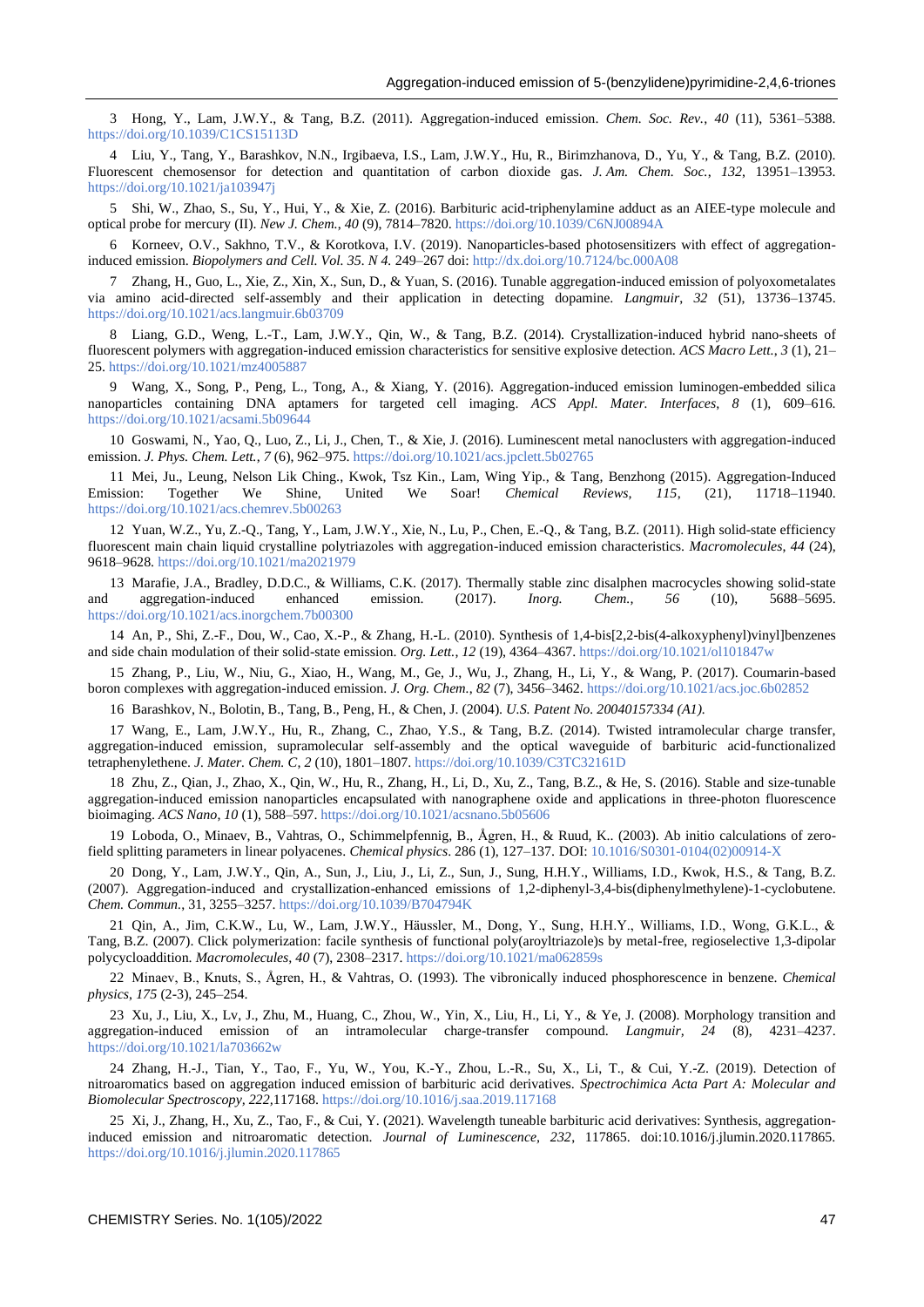26 Hu, R., Gómez-Durán, C.F.A., Lam, J.W.Y., Belmonte-Vázquez, J.L., Deng, C., Chen, S., Ye,R., Peña-Cabrera, E., Zhong, Y., Wong, K.S., & Tang, B.Z. (2012). Synthesis, solvatochromism, aggregation-induced emission and cell imaging of tetraphenylethene-containing BODIPY derivatives with large Stokes shifts. *Chem. Commun.*, *48* (81), 10099–10101. <https://doi.org/10.1039/C2CC35188A>

27 Liu, B., Luo, Z., Si, S., Zhou, X., Pan, C., & Wang, L. (2017). A photostable triphenylamine-based flavonoid dye: solvatochromism, aggregation-induced emission enhancement, fabrication of organic nanodots, and cell imaging applications. *Dye. Pigment.*, *142*, 32–38[. https://doi.org/10.1016/j.dyepig.2017.03.023](https://doi.org/10.1016/j.dyepig.2017.03.023)

## C.С. Мендигалиева, Д.A. Биримжанова, И.С. Иргибаева, Н.Н. Барашков, Ю. Сахно

# **5-(Бензилиден)пиримидин-2,4,6-триондарының агрегаттық-индукцияланған эмиссиясы**

Фенил сақиналарында әртүрлі алмастырғыштары бар 5-(бензилиден)пиримидин-2,4,6-триондардың спектрлік-люминесценттік қасиеттері синтезделді және зерттелді: 5-(4'-диметиламинобензилиден) барбитур қышқылы және 5-(4'-метоксибензилиден) барбитур қышқылы. Қатты күйдегі флуоресценция тиімділігінің төмендеуі өте жалпы сипатқа ие сияқты радиациялық емес дезактивация процестерін тудыратын молекулааралық тербеліс әсерлесуімен түсіндіріледі. Оқшауланған бояғыш молекулалар сұйылтылған ерітінділерде іс жүзінде люминесценцияланбайды, олар ерітінді концентрациясының жоғарылауымен немесе нашар еріткіштерде немесе қатты күйде агрегатталуымен қатты сәуле шығарады, люминесценция қарқындылығының жоғарылауын, агрегаттық-индукцияланған эмиссия құбылысын көрсетеді (АИЭ құбылысы). Тиімді люминесцентті материалдарды әзірлеу өзекті тақырып болып табылады. Фенил сақинасындағы орынбасар диметиламинодан метокситопқа өзгерген кезде сәулелену түсі қызылдан (максимум 630 нм) жасылға (максимум 540 нм) өзгереді. Теориялық есептеу бояғыш молекулалардың агрегаттық–индукцияланған эмиссиясының сипаттамалары молекулааралық өзара әрекеттесудің нәтижесі екенін көрсетеді. Осы қасиеттің арқасында молекулаларды флуоресцентті зондтар ретінде қолдануға болады және сулы ерітінділердегі этанол құрамын анықтауға болады.

*Кілт сөздер:* агрегаттық–индукцияланған эмиссия, барбитур қышқылы, флуоресцентті зондтар, флуоресценцияның ең жоғары қарқындылығы, фосфор, бояғыш молекулалары, фенил сақинасын алмастырғыш, қатты күй, молекулаішілік айналымдар.

### C.С. Мендигалиева, Д.A. Биримжанова, И.С. Иргибаева, Н.Н. Барашков, Ю.Е. Сахно

# **Агрегационно-индуцированная эмиссия 5-(бензилиден)пиримидин-2,4,6-трионов**

Синтезированы и исследованы спектрально-люминесцентные свойства 5-(бензилиден)пиримидин-2,4,6-трионов с различными заместителями в фенильных кольцах: 5-(4'-диметиламинобензилиден) барбитуровая кислота и 5-(4'-метоксибензилиден) барбитуровая кислота. Снижение эффективности флуоресценции в твердом состоянии носит довольно общий характер и, в основном, объясняется межмолекулярными колебательными взаимодействиями, которые индуцируют процессы безызлучательной дезактивации. Тогда как изолированные молекулы красителя практически не люминесцируют в разбавленных растворах, они становятся сильно излучающими при увеличении концентрации раствора или агрегации в плохих растворителях или в твердом состоянии, проявляют увеличение интенсивности люминесценции, явление агрегационно-индуцированной эмиссии (явление АИЭ). Разработка эффективных люминесцентных материалов является актуальной темой. При изменении заместителя в фенильном кольце с диметиламино- на метоксигруппу цвет излучения меняется с красного (максимум при 630 нм) на зеленый (максимум при 540 нм). Теоретический расчет показывает, что характеристики агрегационно-индуцированной эмиссии молекул красителя являются результатом межмолекулярных взаимодействий. Благодаря этому свойству молекулы можно использовать в качестве флуоресцентных зондов и определять содержание этанола в водных растворах.

*Ключевые слова:* агрегационно-индуцированная эмиссия, барбитуровая кислота, флуоресцентные зонды, интенсивности пиков флуоресценции, люминофор, молекулы красителя, заместитель фенильного кольца, твердое состояние, внутримолекулярные вращения.